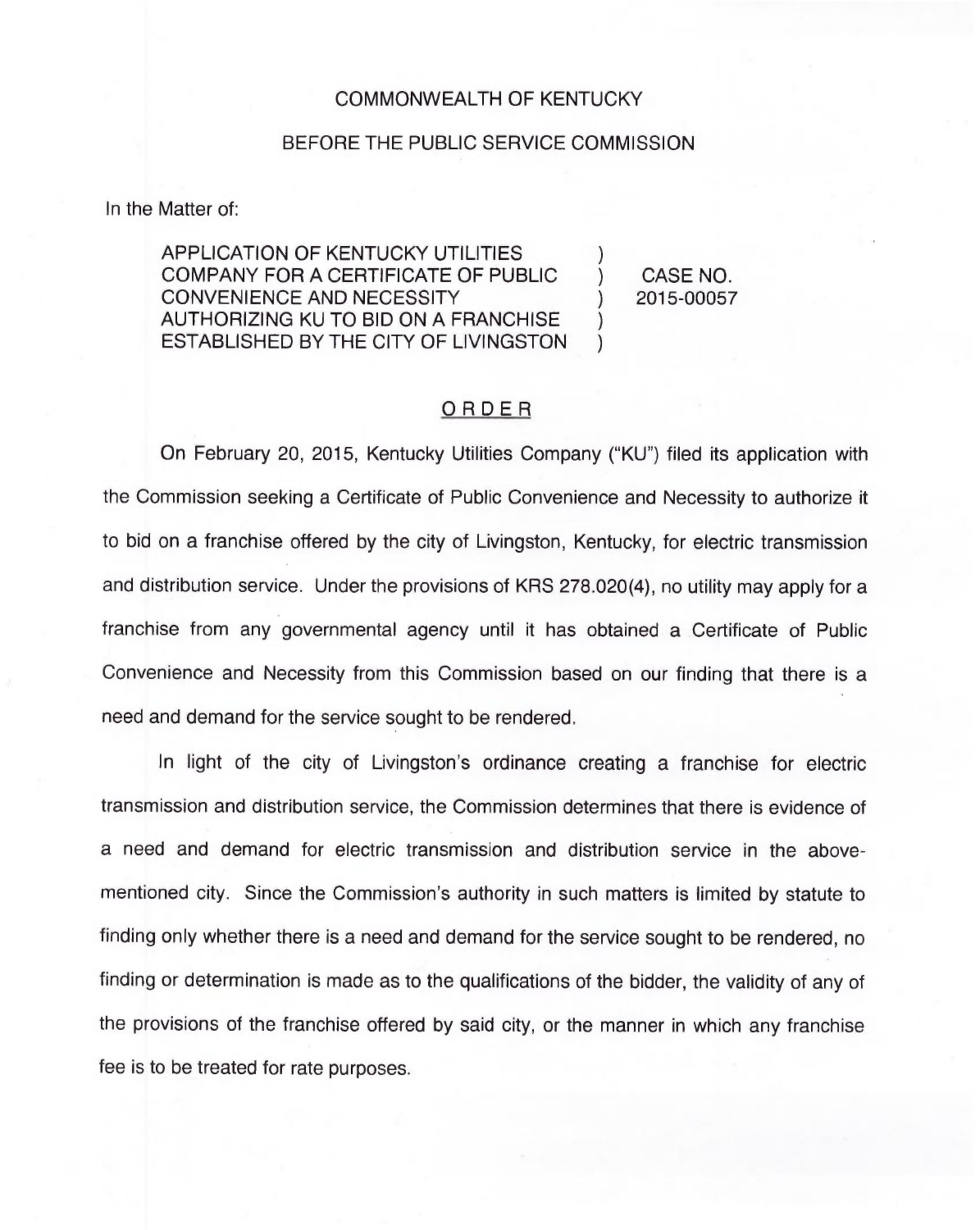IT IS THEREFORE ORDERED that:

1. KU is granted a Certificate of Public Convenience and Necessity tha authorizes it to bid on a franchise offered by the city of Livingston, Kentucky, for electric transmission and distribution service

2. If KU is not the successful bidder, KU shall, within ten days of the award of the franchise at issue, file with the Commission a written notice stating that KU was not the successful bidder.

3. If KU is the successful bidder, KU shall, within ten days of the award of the franchise at issue, file with the Commission a copy of the executed franchise agreement and a statement disclosing the amount of the initial franchise fee.

4. If KU is the successful bidder, KU shall, within ten days of an increase or decrease in the amount of the initial franchise fee set forth in the franchise agreement, file with the Commission documentation setting forth the revised fee.

5. Any documents filed pursuant to ordering paragraphs 2, 3, or 4 of this Order shall reference the number of this case and shall be electronically submitted via the Commission's electronic Tariff Filing System

6. This Order shall not be construed as granting a Certificate of Public Convenience and Necessity to construct utility facilities in said city.

ATTEST: Executive Director

By the Commission ENTERED FEB 24 2015 KENTUCKY PUBLIC RVICE COMMISSION

Case No. 2015-00057